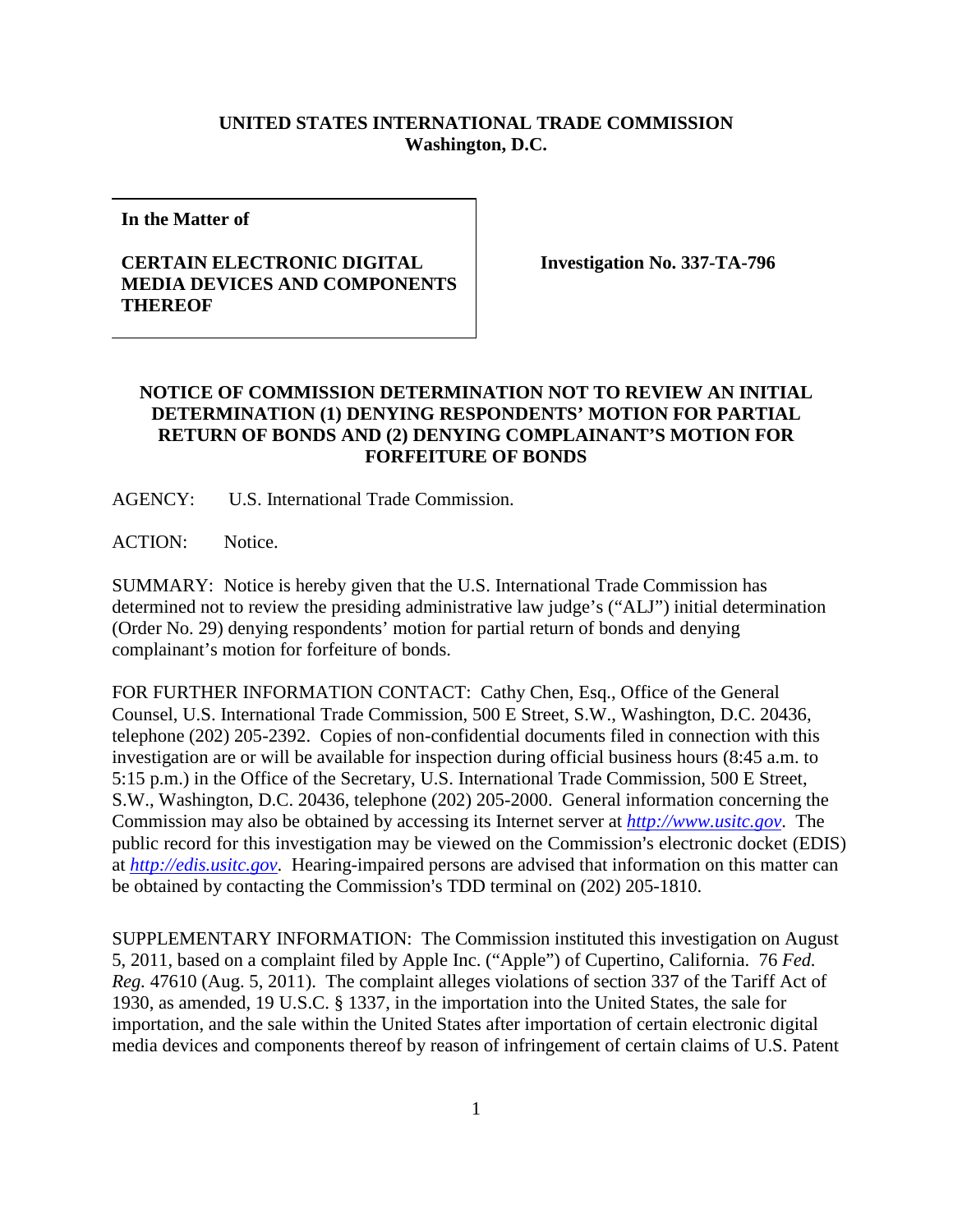Nos. 7,479,949 ("the '949 patent"); RE 41,922 ("the '922 patent"); 7,863,533 ("the '533 patent"); 7,789,697 ("the '697 patent"); 7,912,501 ("the '501 patent"); D558,757 ("the D'757 patent"); and D618,678 ("the D'678 patent"). The complaint further alleges the existence of a domestic industry. The respondents named in the Commission's notice of investigation are Samsung Electronics Co, Ltd. of the Republic of Korea; Samsung Electronics America, Inc. of Ridgefield Park, New Jersey ("SEA"); and Samsung Telecommunications America, LLC of Richardson, Texas ("STA") (collectively, "Samsung"). A Commission investigative attorney ("IA") participated in the investigation.

On October 24, 2012, the ALJ issued his final ID in this investigation finding a violation of section 337 in connection with certain asserted claims of the D'678, the '949, the '922, and the '501 patents. On January 23, 2013, the Commission determined to review the final ID in its entirety, and remand the investigation to the ALJ with respect to certain issues related to the '922 patent and the '501 patent. 78 *Fed. Reg.* 6130 (Jan. 29, 2013). On March 26, 2013, the ALJ issued a remand ID finding that claims 34 and 35 of the '922 patent are infringed by the textselection feature of the accused products and that claim 3 of the '501 patent is not infringed by the accused products represented by the Transform SPH-M920. On May 28, 2013, the Commission determined to review the RID in its entirety.

On August 9, 2013, the Commission determined that Apple had proven a violation of section 337 based on articles that infringe claims 1, 4-6, 10, and 17-20 of the '949 patent and claims 1-4 and 8 of the '501 patent, but that Apple had not proven a violation based on alleged infringement of the D'678, the D'757, the '922, and the '697 patents. The Commission issued a limited exclusion order prohibiting Samsung from importing certain electronic digital media devices that infringe one or more of claims 1, 4-6, 10, and 17-20 of the '949 patent and claims 1- 4 and 8 of the '501 patent. *See* Comm'n Op. at 107 (Aug. 9, 2013). The Commission also issued cease and desist orders prohibiting SEA and STA from further importing, selling, and distributing articles that infringe one or more of claims 1, 4-6, 10, and 17-20 of the '949 patent and claims 1-4 and 8 of the '501 patent in the United States. *Id*. at 107, 135-36. The Commission set a bond of 1.25 percent of the entered value during the period of Presidential review. *Id.* at 136.

On August 12, 2013, STA and SEA each posted a bond with the Commission. On October 9, 2013, the United States Trade Representative issued a notice determining not to disapprove of the Commission's remedial orders.

On December 23, 2013, Samsung filed a motion for partial return of its bonds. On January 6, 2014, Apple filed a motion for forfeiture of bonds and opposition to Samsung's motion for partial return of its bonds. On January 7, 2014, the IA filed a response to Samsung's motion for partial return of its bonds. On January 13, 2014, Samsung and the IA each filed a response to Apple's motion for forfeiture of bonds.